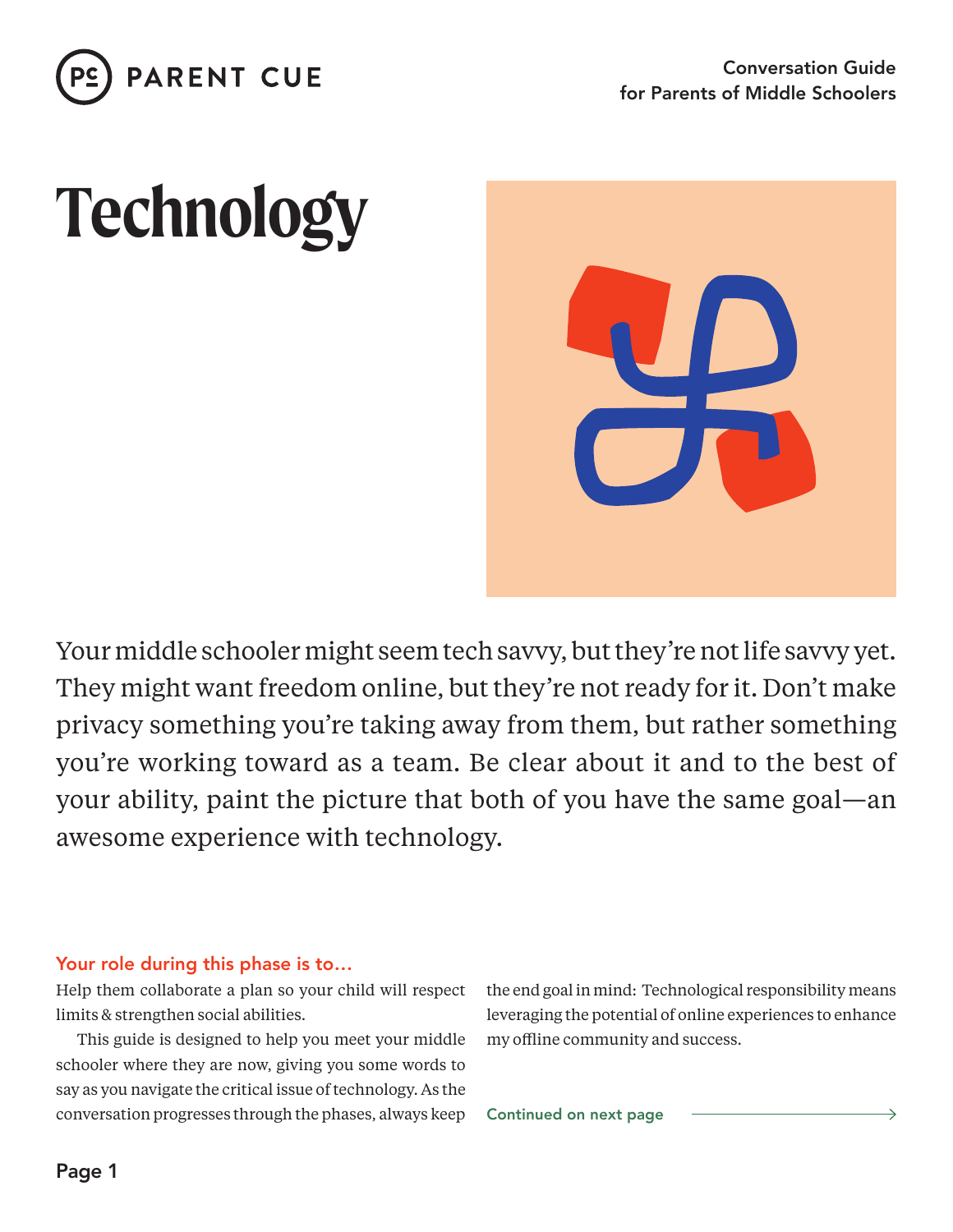## **Tips to Help Middle Schoolers Navigate Technology**

#### To sixth graders…

#### SAY THINGS LIKE

- "I need your phone at 7pm every night." (Whatever your expectations may be, make them clear up front.)
- "Let me find out more about that and I will let you know." (When they get a phone, share an account and research their apps.)
- "I saw this video and it made me think of you." (Use technology to connect throughout the day with no agenda.)
- "We should respect people online as much as we respect them in person." (Talk about how devices sometimes escalate bullying.)
- "Which of your friends have a phone? What do they do on their phone?" (Know what kind of access they have when they are with their friends.)
- "I will always love you no matter what you do and you can always come and talk to me." (Create a safe place to be honest.)

#### To seventh and eighth graders…

#### SAY THINGS LIKE

- "Let me check the age restrictions first." (Most social platforms require a minimum age of 13 years.)
- "Saw this video and it made me think of you." (Use technology to connect throughout the day with no agenda.)
- "We should respect people online as much as we respect them in person." (Talk about how devices sometimes escalate bullying.)
- "Can you teach me how to use this app?" (Use mobile devices to connect: text, share, learn, and play together.)
- "What you post is public, even if it feels private. **Continued on next page**

### **Remember**

The middle school years are a great time to affirm their journey. Respect their growing need for privacy, but don't hesitate to establish boundaries. They won't always act like it, but they need you now more than ever as they enter the much bigger world of technology. They're now connected to people and information at the touch of a finger. The world of technology can open up a super fun time for your family but it can also bring stress and anxiety. Stay informed. Stay involved. And keep the conversation going.

And it can be permanent." (Help them recognize potential risks related to the words, images, and videos they create.)

- "What do you think is a healthy amount of time for you to spend online?" (Collaborate on expectations, rules, and consequences.)
- "What should the password be?" (When you are ready, set up social media accounts together, and know their passwords.)
- "Is it okay if I comment on your posts?" (Be considerate about how you engage with them online.)